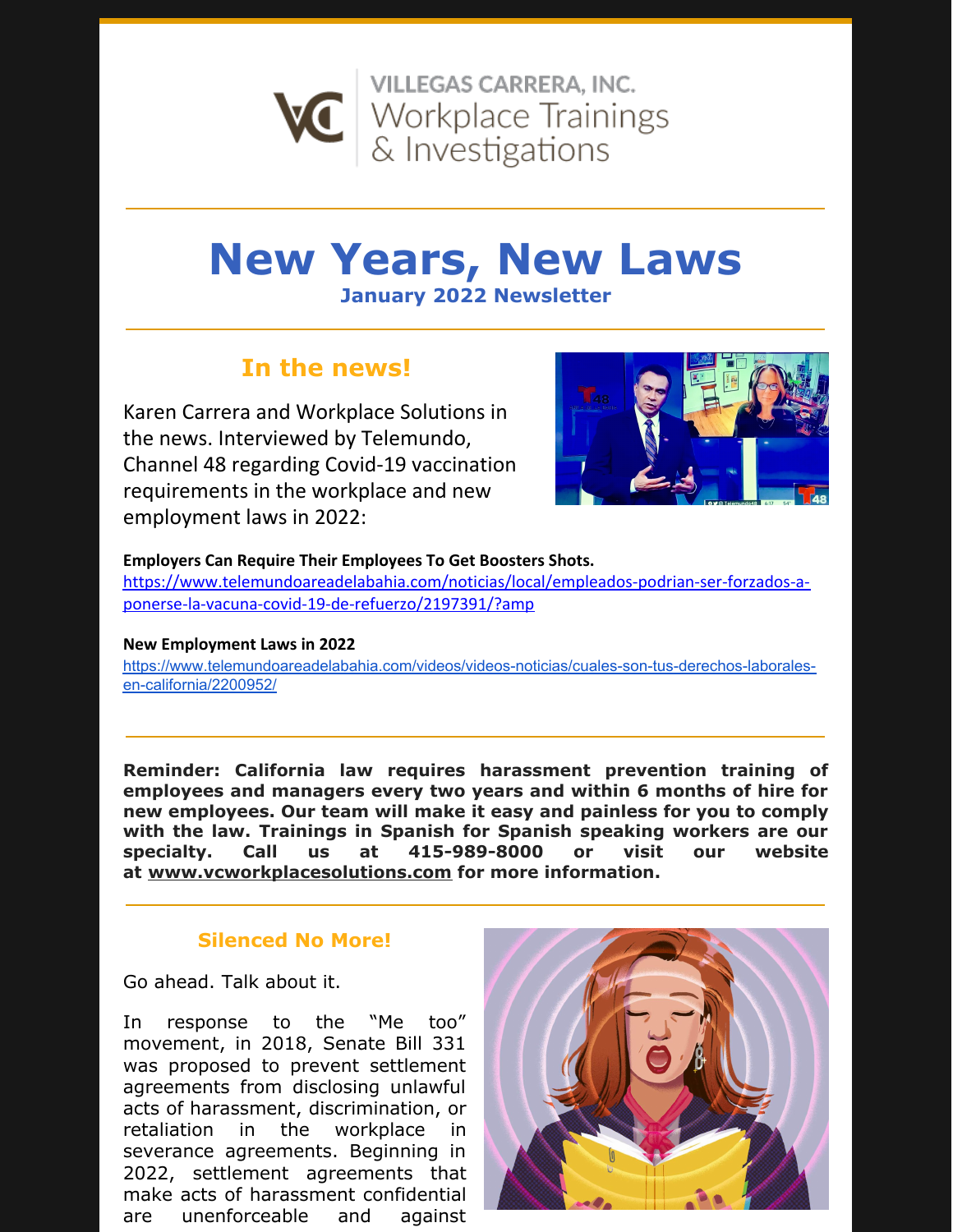California's public policy.

#### **In addition, if a settlement agreement contains a non-disparagement clause, the agreement must also include the following words or words substantially similar to the following:**

*"Nothing in this agreement prevents you from discussing or disclosing information about unlawful acts in the workplace, such as harassment or discrimination or any other conduct that you have reason to believe is unlawful."*

The law prevents an employer from requiring victims of sexual assault or sexual harassment to agree to confidentiality regarding the underlying facts of their claims. Settlement agreements may, however, keep the amount of the payment confidential but cannot impose non-disclosure obligations on the employee about the underlying facts related to a discrimination, harassment, or retaliation claim (on any protected basis, such as race, age, or disability, not just sex).

This law prevents "hush money" type payments that are often touted in the press, and that arguably allow serial harassers (and other bad actors (and former presidents)) to continue their malfeasance.

An employee must be given at least *five business days* to review any severance agreement and advised of the right to consult an attorney.

#### Confidentiality Agreements and Non-Disclosure Agreements Also May Be Impacted

SB 331 also addresses non-disparagement agreements and "other documents" required of employees beyond settlement or separation agreements. In fact, any agreement that has the purpose or effect of prohibiting the disclosure of information about unlawful acts in the workplace must now include the same quoted language referenced above. Employers with broad Confidentiality or NDA agreements should take note and amend these documents for 2022.

## **This is from the US Centers for Disease Control and Prevention.**

#### **Healthy Ways to Cope with Stress:**

• Take breaks from watching, reading, or listening to news stories, including those on social media. It is good to be informed but hearing about the pandemic constantly can



be upsetting. Consider limiting news to just a couple times a day and disconnecting from phone, TV, and computer screens for a while.

- Take care of your body:
	- Take deep breaths, stretch, or [meditate](https://www.nccih.nih.gov/health/meditation-in-depth)
	- Try to eat healthy, [well-balanced](https://www.cdc.gov/nccdphp/dnpao/features/healthy-eating-tips/index.html) meals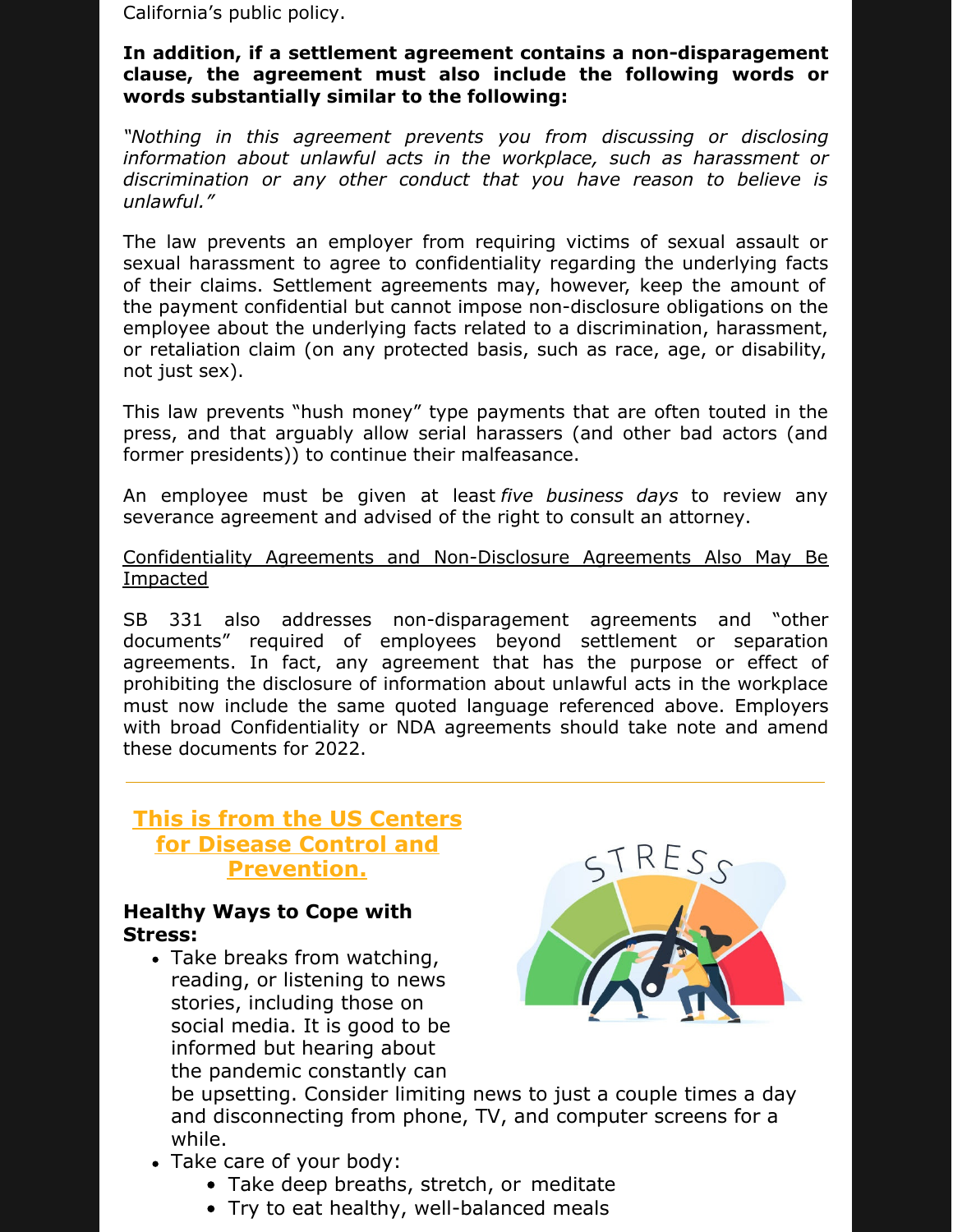- Exercise [regularly](https://www.cdc.gov/physicalactivity/basics/index.htm)
- Get [plenty](https://www.cdc.gov/sleep/about_sleep/sleep_hygiene.html) of sleep
- Avoid excessive alcohol, tobacco, and [substance](https://www.cdc.gov/coronavirus/2019-ncov/daily-life-coping/stress-coping/alcohol-use.html) use
- Continue with routine preventive measures (such as vaccinations, cancer screenings, etc.) as recommended by your healthcare provider; and,
- Get vaccinated with a COVID-19 vaccine.
- $\bullet$  Make time to unwind  $-$  Try to do some other activities you enjoy.
- Connect with others Talk with [people](https://www.cdc.gov/howrightnow/talk) you trust about your concerns and how you are feeling.
- Connect with your community- or faith-based organizations While social distancing measures are in place, try connecting online, through social media, or by phone or mail.

## **Karen Carrera holds a certificate from AWI-CH to conduct workplace investigations.**

**Karen Carrera serves on the DEI Task Force for the Town of Tiburon, California.**

## **New Employment Laws for 2022**

1. **Minimum Wage Increases -**

Effective Jan. 1, 2022, the California state minimum wage will increase to \$15 per hour for employers with 26 or more employees, and it will increase to \$14 per hour for



employers with 25 or fewer employees. Some local cities and counties will have *higher* minimum wage requirements or will have minimum wage requirements that do not distinguish based on employer size. At present, California has more than 35 cities and counties with their own minimum wage requirements including, but not limited to, Los Angeles, Menlo Park, Oakland, San Francisco and South San Francisco, San Jose, San Diego and Santa Clara.

- 2. **AB 286 - Food delivery and facility personnel will keep all of their tips.** The new law makes it unlawful for a food delivery platform to retain any portion of amounts designated as a tip or gratuity. Instead, food delivery platforms must pay any tip or gratuity for a delivery order to the person delivering the food or beverage. Any tip or gratuity for a pickup order must be paid in its entirety to the food facility.
- 3. **AB 701—Warehouse Distribution Centers Must Disclose Quotas to Nonexempt Employees -** AB 701 enacts Labor Code Sections 2100- 2112, which regulate and set parameters around the use of production quotas at warehouse distribution centers in California. AB 701 expressly prohibits any quota that prevents an employee from (1) meal or rest break compliance, (2) use of bathroom facilities or travel to and from the bathroom, or (3) compliance with California "occupational health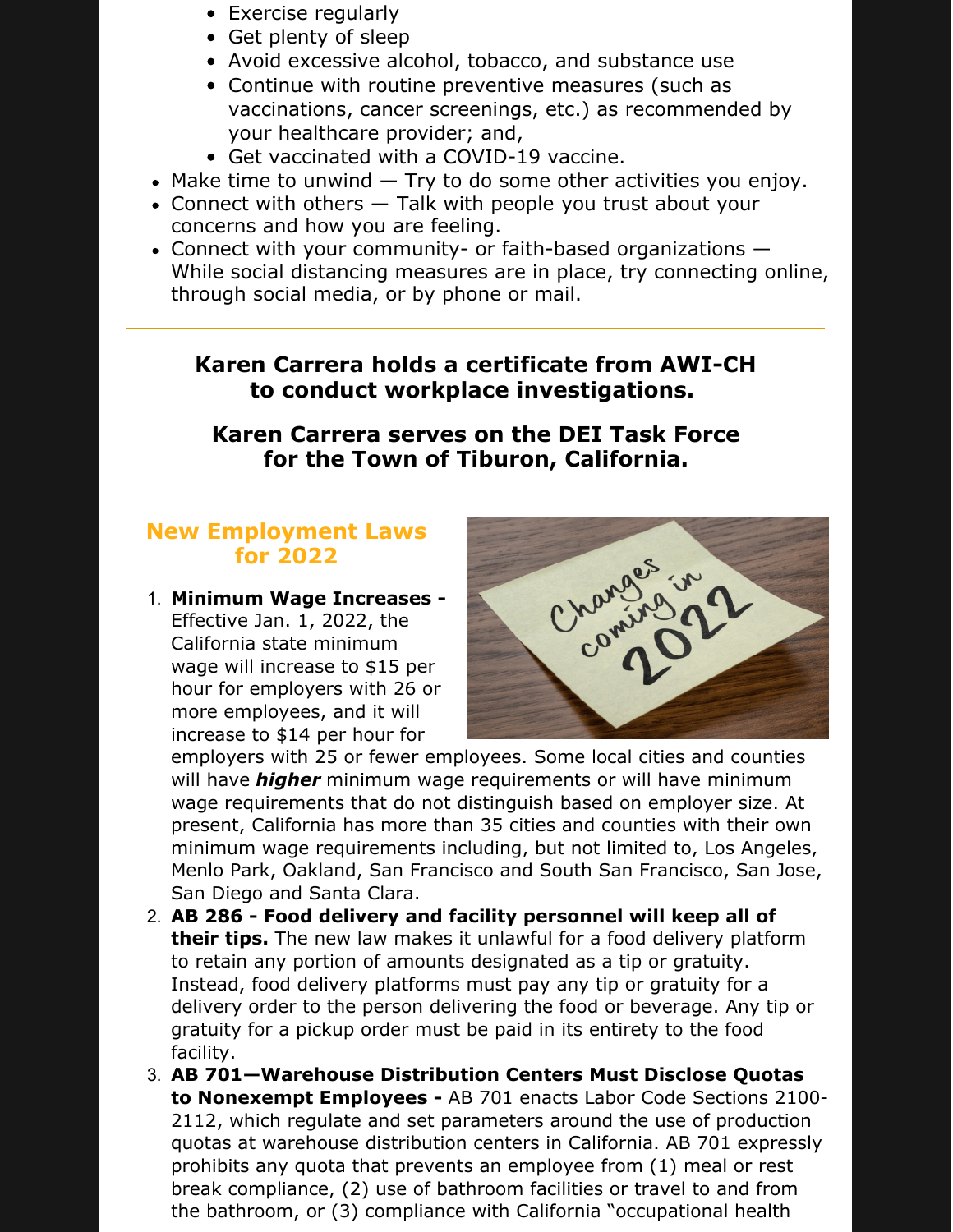and safety laws" as set forth in the Labor Code. AB 701 also requires covered employers to provide detailed written documentation of any applicable quota to each employee either upon hire or within 30 days of the effective date of the new law and prohibits a covered employer from taking adverse employment action against an employee for failure to meet any quota that was not properly disclosed to the employee or which otherwise fails to meet its new provisions.

- 4. **SB 331—Further Limits to Nondisclosure Agreements and Settlement Agreements.** In 2019, California enacted Code of Civil Procedure Section 1001 to prohibit any settlement agreements from preventing the disclosure of factual information related to a claim in a civil or administrative action involving an act of sexual assault, sexual or other sex-based workplace harassment or discrimination, or retaliation for reporting the same. SB 331 expands Section 1001 to now prohibit settlement agreement provisions that restrict or prevent the disclosure of factual information related to a civil or administrative claim involving *all* forms of workplace harassment, discrimination and retaliation based on any protected class, not just those that are sexbased.
- 5. **SB 331 also amends Government Code Section 12964.5** to require that an employment non-disparagement provision in any type of employment agreement that purports to restrict an employee's ability to disclose information regarding workplace conditions include the following verbiage or something substantially similar: "Nothing in this agreement prevents you from discussing or disclosing information about unlawful acts in the workplace, such as harassment or discrimination or any other conduct that you have any reason to believe is unlawful." Section 12964.5 is also amended to require an employer who is offering an employee a separation agreement to notify the employee that he or she has a right to consult an attorney regarding the agreement, and to provide the employee with a "reasonable time period" to consider the agreement of not less than five business days, although an employee may voluntarily sign the agreement earlier. The changes enacted under SB 331 are not retroactive but will apply to agreements entered into on or after Jan. 1, 2022.
- 6. **SB 762—Arbitration Invoicing Requirements.** Civil Code Sections 1281.97 and 1281.98, enacted on Jan. 1, 2020, impose stiff penalties and sanctions on employers for failing to timely pay arbitration fees. SB 762 amends those two Civil Code sections to require arbitration providers to provide an invoice for all arbitration fees and costs required before an arbitration can proceed to all parties, on the same day and by the same means.
- 7. **SB 646—PAGA Exemption for Certain Unionized Janitorial Employees.** SB 646 enacts Labor Code Section 2699.8, which exempts and otherwise precludes certain janitorial employees covered by a collective bargaining agreement (CBA) that meets specific criteria, from filing a lawsuit under the Labor Code Private Attorneys General Act (PAGA). The new statute provides that union-represented janitorial employees may not bring a PAGA action if they are covered by a CBA that "provides for the wages, hours of work, and working conditions of employees, provides premium wage rates for all overtime hours worked" and meets other specific conditions.
- 8. **SB 807—Personnel Records Retention and Procedural Changes to DFEH Enforcement.** SB 807 extends the two-year personnel record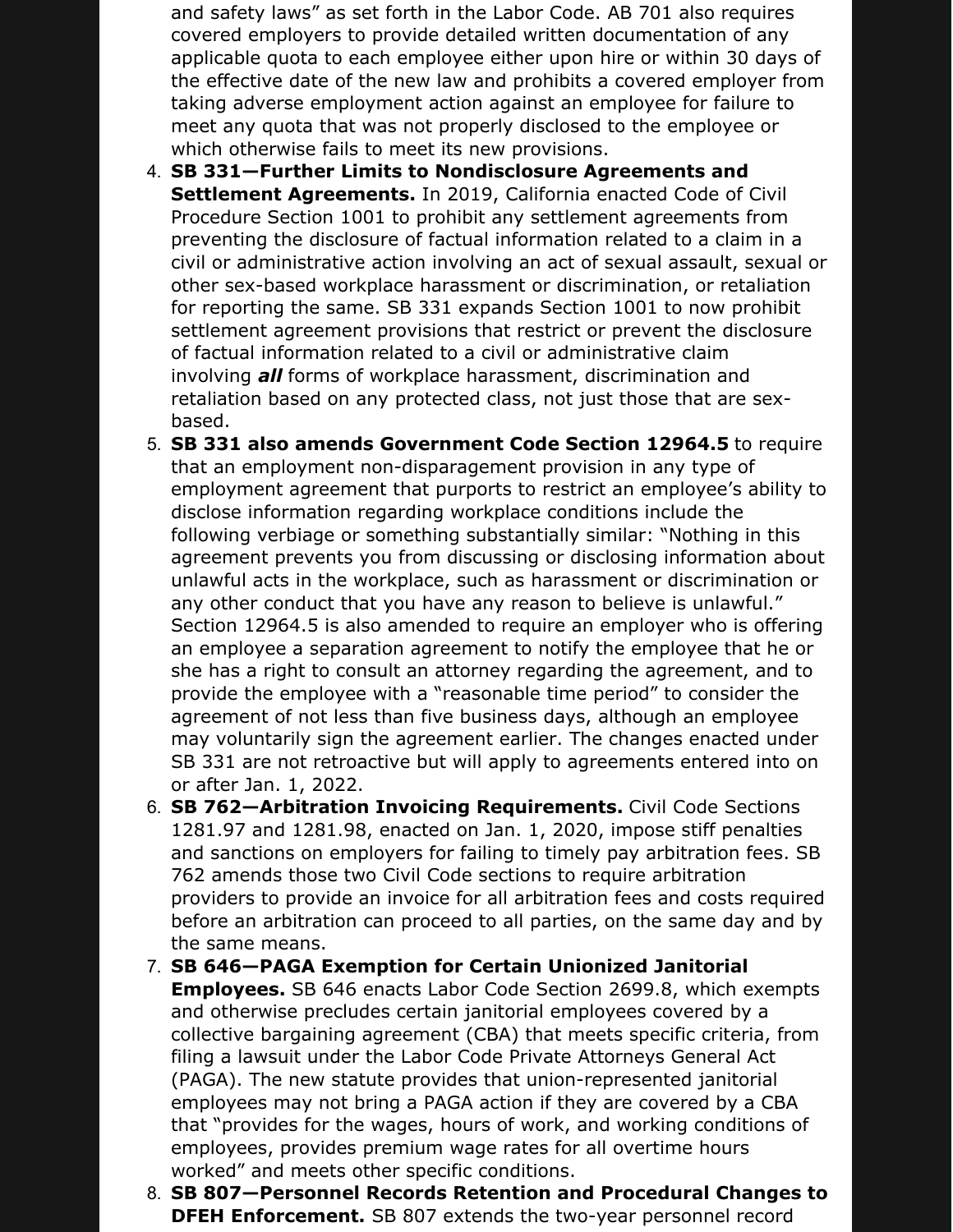retention requirement in Government Code Section 12946 to four years from the date the records were created, or the date the employment action was taken. If an employer is notified that a complaint was filed with the Department of Fair Employment and Housing (DFEH), then related personnel records must be retained until the employer is notified that the action has been fully resolved, or the first date after the period for filing a civil action has expired.

- 9. **AB 1033—Expanded Definition of Family Member Under CFRA and Small Business Mediation Provisions -** AB 1033 adds "parentsin-law" to the list of included family members for whom an eligible employee can take protected leave under the California Family Rights Act (CFRA). AB 1033 also modifies the procedures surrounding requirements for employees of small businesses (i.e., those with five to 19 employees) to mediate family leave disputes prior to filing suit.
- 10. **SB 657—Emailing of Required Notices and Workplace Postings -** SB 657 enacts Section 1207 of the Labor Code and provides that, where employers are obligated to physically post and/or display mandatory postings in the workplace, the employers may also convey that information to employees by email with the document(s) attached. The email distribution, however, does not alter an employer's obligation to physically comply with posting requirements.
- 11. **AB 1003—Intentional Wage Theft Will Be Criminally Punishable -** AB 1003 adds Section 487m of the California Penal Code to provide that the intentional theft of wages and/or gratuities in excess of \$950 for one employee or \$2,350 for two or more employees in a 12-month period is now punishable as grand theft, which can result in either misdemeanor or felony charges. This bill also defines employees to include independent contractors and provides for the recovery of wages and/or gratuities as restitution under its provisions.
- 12. **SB 93** -**Applies to qualified, laid off employees at covered enterprises in the hospitality industry**. When a new position is established, it must first be offered to employees who were laid off who are "qualified" for the position. The term "qualified" means that the employee held the same or similar position at the time of the employee's most recent layoff with the employer. The layoff must have been related to or caused by the pandemic. Back pay and penalties are available. There is no private right of action. Only the DLSE can enforce this law. This law does not preempt city or county ordinances that provide greater rights. Localities with their own ordinances include San Francisco, Oakland, Santa Clara and Los Angeles.
- 13. **SB 62 – Garment Worker Protection Act.** SB 62 is intended to result in fair wages and improved working conditions for garment workers. Among other things, the Act (1) prohibits piecework pay, (2) creates joint and several liability for unpaid wages for "brand guarantors," along with manufacturers and contractors, and (3) creates new recordkeeping requirements for manufacturers and brand guarantors. The Act builds upon Assembly Bill 633, a worker protection law enacted in 1999, which aimed to prevent wage theft in California's garment industry. AB 633 enabled garment workers to recoup back wages from garment manufacturers that engaged contractors that failed to pay their employees by imposing joint and several liability on the garment manufacturer and contractor. The Act is intended to address deficiencies in AB 633.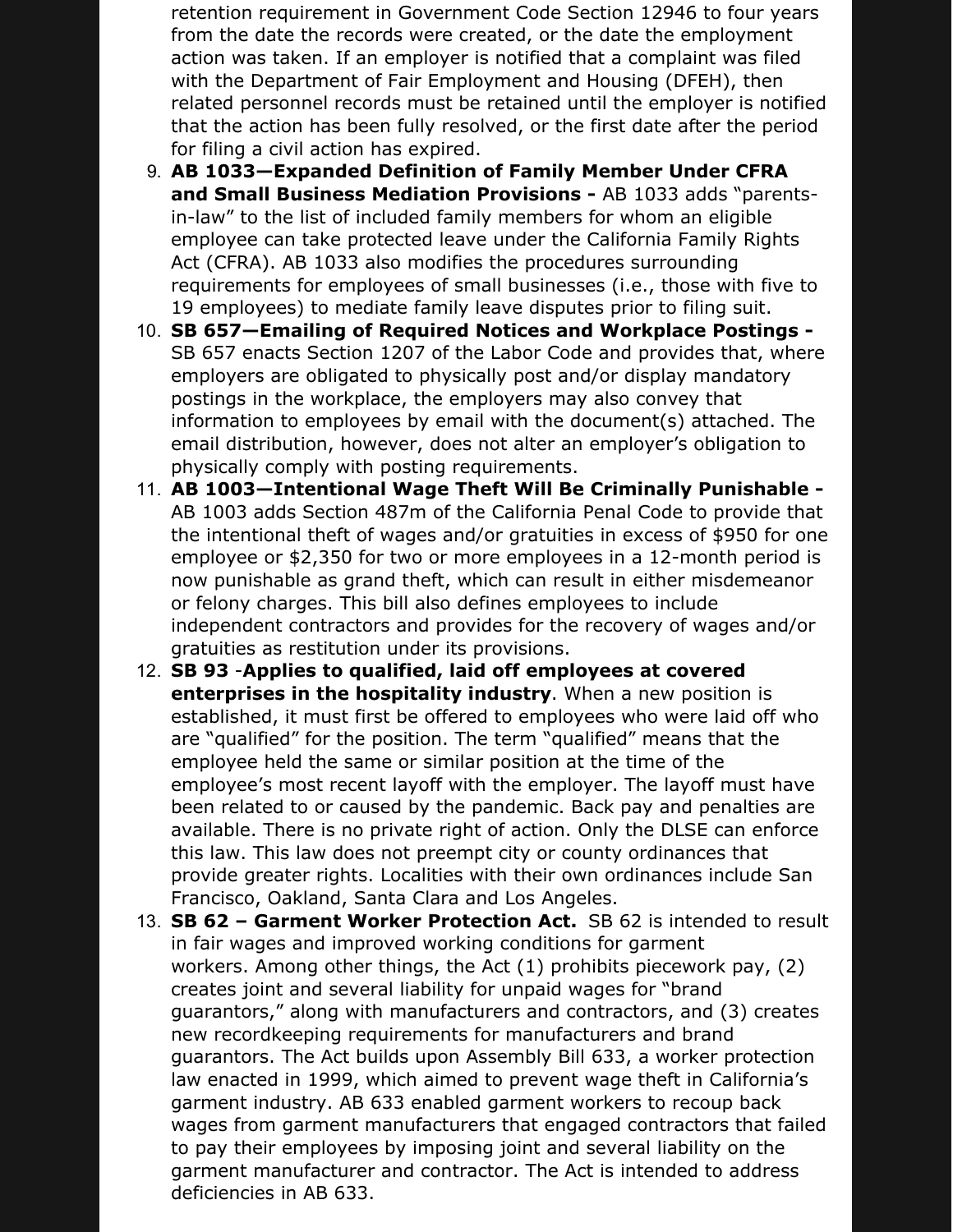## **Hablamos Español**

Villegas/Carrera Workplace Solutions provides bilingual workplace investigation services. We facilitate comprehensive workplace investigations in Spanish with Spanish language workers. As lawyers with decades of experience working with Spanish language workers, we understand the specific language nuances embedded in how Spanish language workers communicate, which results in more precise and accurate investigation reports and trainings.



# **Karen's Delicious Latin Kitchen**

## **Arroz Con Leche**

This delicious comfort food can be eaten for dessert, breakfast, or snack. My grandmother in Peru used to make this for my family but now my son's girlfriend whose family hails from Mexico has shown me a new twist to this timeless Latin recipe.

## **Ingredients:**

- 4 cups water
- ½ cinnamon stick
- 2 1/4 cups uncooked white rice
- 4 cups whole milk
- 4 cups evaporated milk
- 1/2 cup condensed milk
- 1 1/4 cups brown sugar
- 2 pinches ground cinnamon

## **Instructions**

1. Combine water and cinnamon stick in a saucepan over high heat. Bring to a boil and cook until cinnamon releases its color and flavor, about 5 minutes. Add rice, reduce heat to low, cover,



and cook until rice is tender, and water is absorbed, about 15-20 minutes.

- 2. Gradually add whole milk to rice, then evaporated milk, then condensed milk. Stir in sugar. Cook uncovered until sugar is dissolved and mixture has thickened, about 10 minutes stirring often.
- 3. Serve warm or cold. Sprinkle each portion with ground cinnamon.

Optional: You can garnish with raisins or sliced almonds as desired.

Villegas Carrera Workplace Solutions specializes in Spanish language and bi-lingual trainings and investigations with Spanish-speaking employees. Topics of trainings include diversity and inclusion, and the prevention of harassment, discrimination, retaliation, and abusive conduct (bullying).

Contact us at [www.vcworkplacesolutions.com](http://www.vcworkplacesolutions.com) or by emailing [karen@vcworkplacesolutions.com](mailto:karen@vcworkplacesolutions.com). Karen Carrera, Esq. is a member of the Association of Workplace Investigators (AWI).